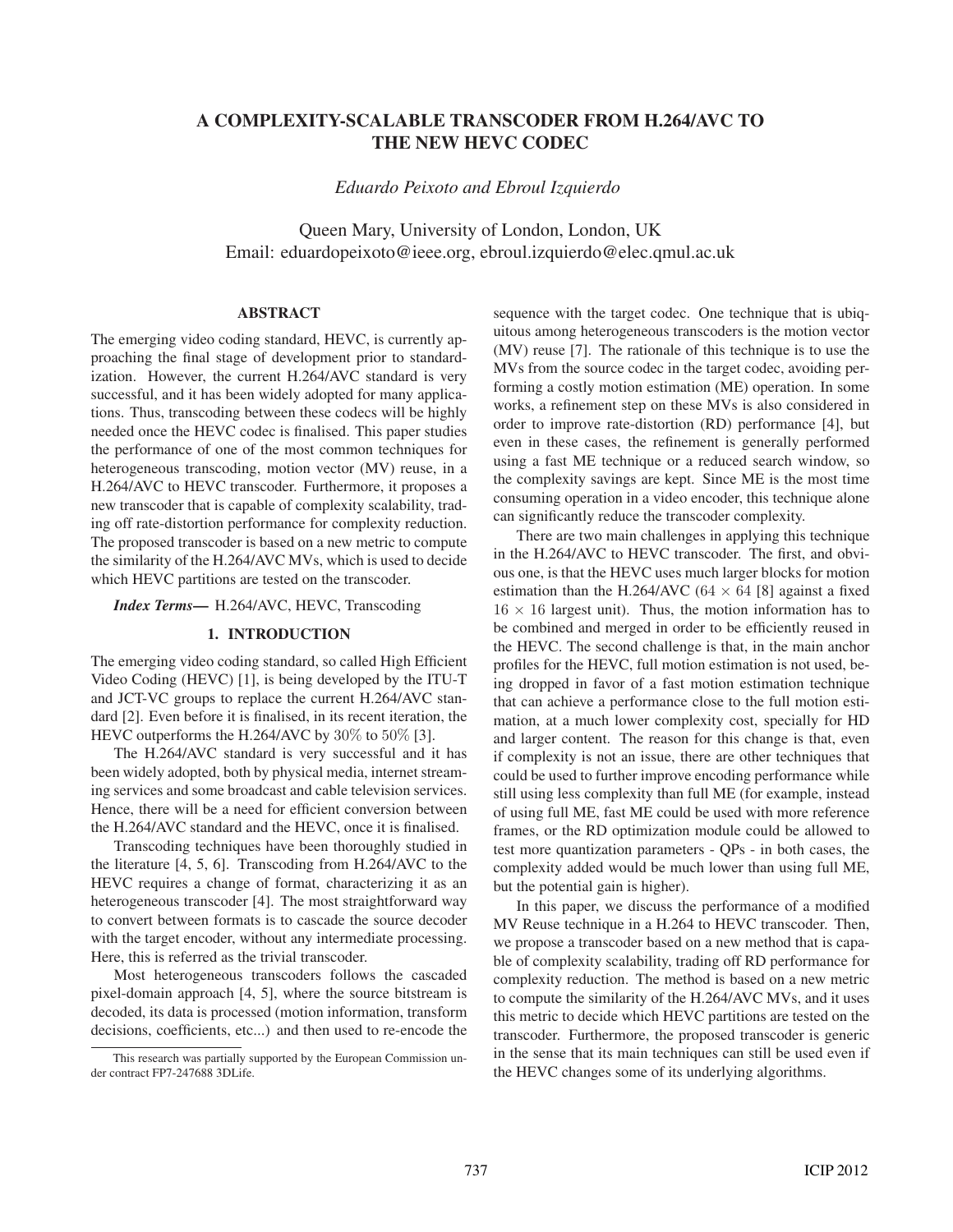## **2. A H.264/AVC TO HEVC TRANSCODER BASED ON MV REUSE**

In order to study the performance of an H.264/AVC to HEVC transcoder, a simple transcoder based on the cascaded pixel domain approach was implemented. This transcoder is mainly based on the MV reuse technique [7], and will be referred here as the MV Reuse transcoder.

Here, we define the testing of a block as the assessment of the best way to encode that particular block (i.e., deciding the parameters - MVs, transforms, etc... - and producing a RD cost, which will then be compared to decide which mode will be used to encode that block). Similarly, we define the testing of a MV as the evaluation of the cost of that MV, and comparing this cost with the MVs that were previously tested. The workflow of the algorithm is the same for each coding unit (CU) in the HEVC, and it is based on two main ideas:

- 1. If any part of this CU was encoded in intra mode in the H.264/AVC, then all possible intra and inter modes are tested; otherwise, only the inter modes are tested.
- 2. For any inter partition unit (PU), all H.264/AVC MVs within the PU are tested, without any further refinement at integer-pixel level. Then, at half-pixel and quarterpixel, the default HEVC search is applied.

All inter modes available in the HEVC are considered (including the Assymetric Motion Partition, AMP [9] - for these partitions, the AMP speed-up setting is enabled). The remaining HEVC settings are the same as the low-delay configuration for HM 4.0rc1 [8], including the fast mode decision flag (which is enabled). For the H.264/AVC, a similar low-delay *IPPP* configuration with 4 reference frames and High Profile was used, using JM 14.0. Selected results can be seen in Fig. 1. In the tests, the QPs used are  $\{37, 32, 27, 22\}$ in both codecs, and the transcoder uses the same QP as the H.264/AVC bitstream. In addition, the results for the trivial transcoder (i.e., fully decoding and re-encoding the sequence, with the HEVC settings) are also shown.

The complexity results can be found in Table 1. The trivial transcoder is used as anchor for both BD-bitrate (the average bitrate difference relative to an anchor, in percentage) [10] and complexity (measured here as the total running time, and shown as the relative speed-up). It can be seen from Fig. 1 that, as expected, there is a loss in quality in transcoding, since the transcoder does not operate on the original sequence  $(-1.52dB, -1.72dB$  and  $-1.18dB$ , on average, for Basketball Drill, BQMall and Vidyo1 sequences, respectively). However, there is also a considerable bitrate reduction. As for the MV Reuse transcoder, the rate-distortion results are close to the trivial transcoder, except for Race Horses sequence, demonstrating a high correlation between the H.264/AVC and the HEVC MVs (as can be seen in the figures and in the BD-Bitrate values). However, the complexity savings are not as high as expected, ranging from a speed-up factor of 1.12 (for

Vidyo1 sequence) to a maximum of 1.77 (for Race Horses sequence). The speed-up shown in Table 1 is the average between the four QPs used. Note that the trivial transcoder uses fast ME and fast mode decision.

#### **3. THE PROPOSED TRANSCODER**

The transcoding techniques proposed here aims primarily to reduce the complexity of the MV Reuse transcoder shown in Sec. 2. It achieves this mainly by testing less CUs and PUs than that transcoder. The proposed transcoder uses a similarity metric, the MV Variance Distance and, according to this metric, it makes the decision of which PUs will be tested for a given CU and whether this CU will be split or not.

The similarity metric produces a value  $v \geq 0$  for each CU in the HEVC, and two thresholds  $T_{low}$  and  $T_{high}$  are used to decide how that CU will be tested. This metric is based on the variance of the MVs, and it is computed as:

$$
v = \sqrt{\left(\sigma_x^2\right)^2 + \left(\sigma_y^2\right)^2} \tag{1}
$$

where  $\sigma_x^2$  and  $\sigma_y^2$  are the variances of each component of the MVs within the CU. If the MVs do not have the same refer-MVs within the CU. If the MVs do not have the same reference frame, then the metric does not produce a value.

#### **3.1. Transcoder Algorithm**

Starting from the largest size CU, the transcoder divides the possible partitions units (PUs) to be tested in 4 groups: (i) SKIP; (ii) inter  $2N \times 2N$ ; (iii) all remaining inter modes  $(2N \times N, N \times 2N$ , the AMP modes, and  $N \times N$ ); and (iv) the intra modes ( $2N \times 2N$ ,  $N \times N$  and PCM). In addition, the transcoder can decide if the CU will be split or not (if so, the CU is split in four sub-CUs, as usual). Then, depending on the value  $v$  for this particular CU, three different settings can be used:

- 1. if the CU is considered similar (i.e., if  $v \leq T_{low}$ ), then only the PU groups (i) and (ii) will be tested and the CU will not be split;
- 2. if no information can be gathered for this particular CU (i.e., if  $T_{low} < v \leq T_{high}$ , or if the similarity metric cannot be computed for this CU), then all PU groups will be tested and the CU will be split; and
- 3. if the CU is considered as dissimilar (i.e., if  $v > T_{high}$ ), then only the PU groups (i) and (iii) will be tested, and the CU will be split.

When a CU is split, the algorithm is applied in the same manner to each of the four sub-CUs, computing a new similarity value  $v$  for the sub-CUs, until the final possible depth is reached. Note that the SKIP mode is always tested, even if the CU is considered dissimilar, as the complexity to test the SKIP is small, compared to the other modes. Furthermore, as in the simple transcoder shown in Sec. 2, the intra modes are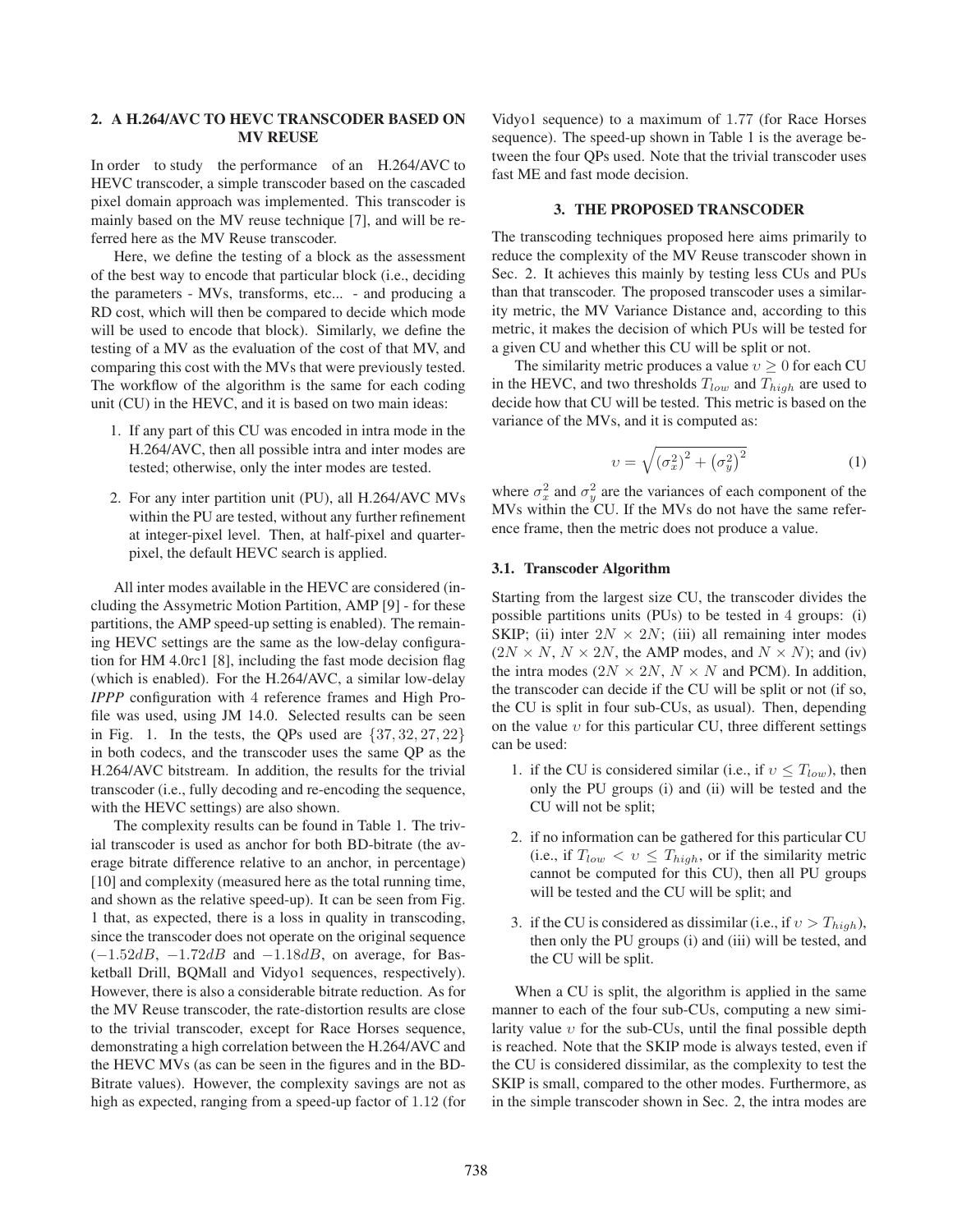

**Fig. 1**. Results of the trivial transcoder and for: (a) Basketball Drill; (b) BQMall; and (c) Vidyo1.

only tested if some part of this CU was coded as intra in the H.264/AVC bitstream, and the default fast mode decision algorithms in the HEVC still applies (for testing the intra PCM and to decide for early skip).

#### **3.2. MV Reuse and Refinement**

In addition to the similarity measure, the H.264/AVC MVs are also reused in the transcoder. There are two main ways by which the MVs are reused: (i) for a given PU, the H.264/AVC MV that covers the largest area within that CU is also tested as a MV candidate (along with the  $(0, 0)$  MV and the median MV), then the default HEVC fast motion search is applied; and (ii) all H.264/AVC MVs are considered for integer ME, and no further refinement is performed at the integer pixel level. In both cases, the default HEVC sub-pixel search is applied.

#### **3.3. Using MV Scaling to compute the similarity metric**

The MV Variance Distance can only produce a value if all MVs being considered at a given point share the same reference frame. However, in order to overcome this limitation and further reduce the complexity, the MVs can be scaled to the same reference frame before the similarity value is computed. Here, a simple scaling formula is used:

$$
mv_{n \to n-\beta} = \left(\frac{\beta}{\alpha}\right) \cdot mv_{n \to n-\alpha} \tag{2}
$$

where *n* is the current frame,  $n - \alpha$  is the reference frame used by the H.264/AVC MV and  $n - \beta$  is the target reference frame. If the scaling is necessary, then all MVs are scaled to the frame which is closest to the current frame.

#### **4. EXPERIMENTAL RESULTS**

The test settings in this section are the same as those in Sec. 2. Here, several combinations of the methods discussed in Sec 3 are evaluated, each one targeting a different complexity level. The exact parameters can be seen on Table 2. The transcoder options are named in descending order of complexity. Selected results are shown as rate-PSNR curves in Fig. 2.

**Table 2**. Parameters used for the proposed transcoder.

| <b>Test Name</b><br>$T_{low}$ |  | $T_{high}$ | Scaling MVs | Refinement |  |
|-------------------------------|--|------------|-------------|------------|--|
| Proposed (i)                  |  | Not Used   | Nο          | Yes        |  |
| Proposed (ii)                 |  | Not Used   | Yes         | Yes        |  |
| Proposed (iii)                |  | 100        | Yes         | Yes        |  |
| Proposed (iv)                 |  | 100        | Yes         | No         |  |

As expected, by varying the value of  $T_{low}$  one can affect the complexity of the proposed transcoder. The higher the value, the lower the complexity of the proposed transcoder (as more CUs are considered similar), and the higher the impact on the RD performance (as less CUs are tested). Experiments showed that using a value of  $T_{low}$  higher than 1 generally offers small complexity savings (compared to using  $T_{low} = 1$ ) but may have a higher impact on RD performance. Similarly, using a value of  $T_{high}$  lower than 100 generally provides small complexity savings (compared to using  $T_{high} = 100$ ) but may have higher impact on RD performance.



**Fig. 3**. Complexity and RD Performance results for the proposed transcoder for different sequences. For each sequence, each point in the curve refer to the results using a particular option for the proposed transcoder (from (i) to (iv)). In all cases, the anchor is used as the trivial transcoder (i.e., decoding and re-encoding the sequence).